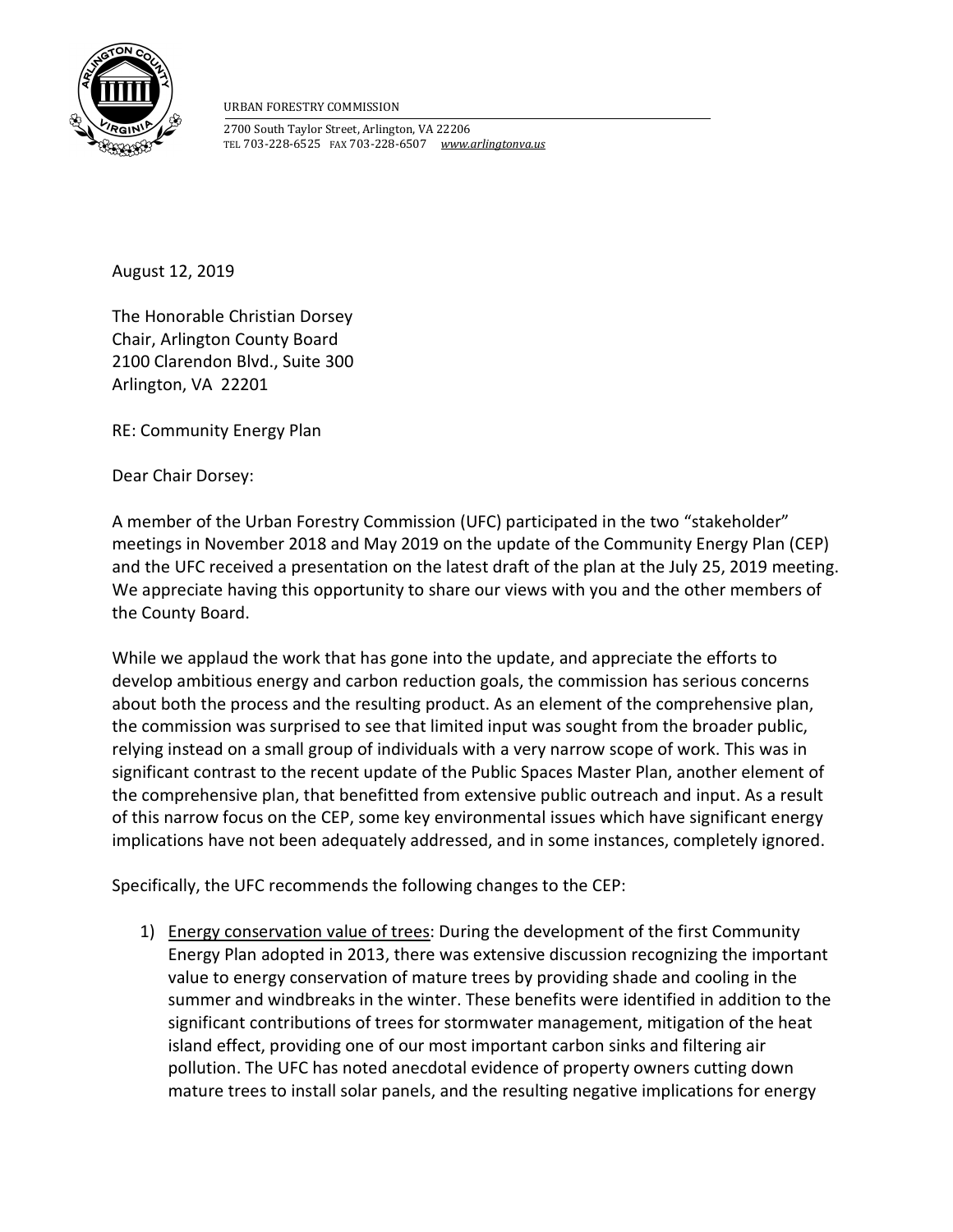conservation. The UFC recommends that the message of the energy conservation value of trees and that "trees trump solar" needs to be emphasized specifically in the plan and be a key factor in education and outreach.

- 2) Quantifying benefits of adding nature to the built environment: The UFC recommends that specific data about the energy and carbon capture benefits of the existing tree canopy, and the potential benefits of increased tree canopy, be included in the plan. The UFC especially feels strongly that the amount of carbon stored in trees—and the annual increase in the capture and storage of carbon by trees as they grow and as new ones are planted—should be rigorously quantified. Those numbers should then be specifically included in a new natural resources "wedge" in Arlington County's chart showing the County's plans for cutting carbon emissions and its path to the goal of carbon neutrality. It is important to acknowledge that tree growth has the potential to be a major contributor to reducing net carbon emissions and, as a result, should be an explicit component of the energy plan. Efforts to preserve existing natural areas, increase the tree canopy and add nature into the built environment are consistent with recommendation 3.3.1 of the Public Spaces Master Plan to explore joining the biophilic cities network, and should be cross-referenced in the CEP.
- 3) Land use and renewable energy production: There is no discussion in the plan of the tradeoffs of land use and renewable energy production. As was noted in the Public Spaces Master Plan, in a land-constrained community with a growing population there are important trade-offs in how all horizontal spaces are used. The UFC urges inclusion of the importance of sharing spaces for multiple uses, such as roof tops for gardens, storm water mitigation and solar panels on shade structures.
- 4) Equity and externalities: The issue of equity should not be limited to the boundaries of Arlington, especially given the recommendation that a significant amount of renewable energy is produced off-site. There needs to be some acknowledgement of the tradeoffs and externalities imposed on other communities when Arlington seeks to reach 100% renewable energy by saddling other communities with solar arrays, windmills and transmission lines. Recent news of hundreds of acres of nearby forests being cut down to build solar arrays highlights the issues of environmental degradation in pursuit of renewable energy. We object to an energy policy that makes us feel virtuous while imposing significant environmental damage elsewhere. A cost-benefit analysis of the loss of the myriad ecosystem services of existing trees and natural areas must be